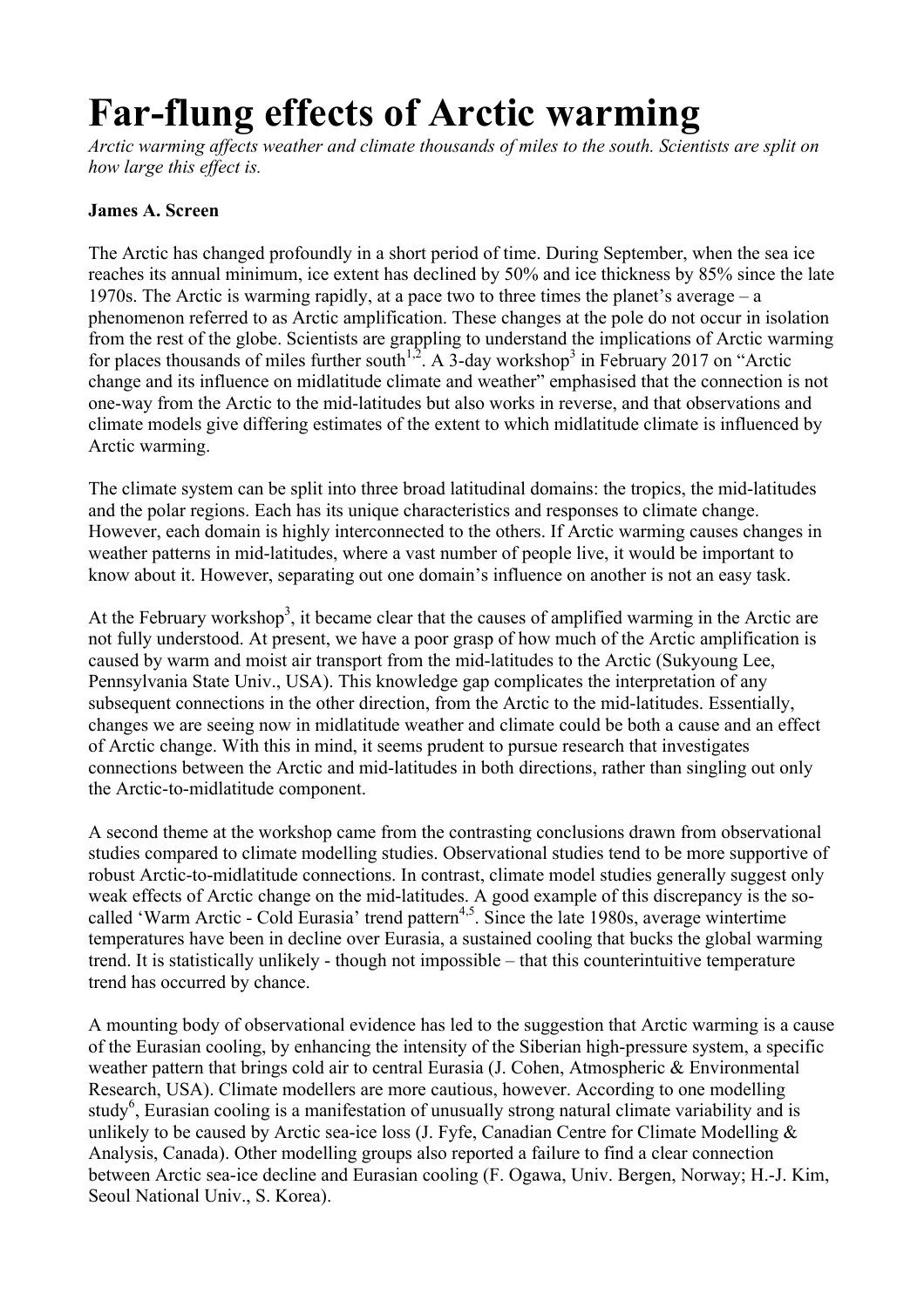The third emergent theme was the wide range in modelling results more generally. The midlatitude effects of Arctic change seem to be highly sensitive to the climate model used and to the geographic pattern of sea-ice loss (J. Screen, Univ. Exeter, UK). Understanding Arctic-to-midlatitude linkages is additionally hampered by a low signal-to-noise ratio in models: identifying an Arctic influence on the highly variable midlatitude weather patterns is the scientific equivalent of searching for a needle in a haystack. The Arctic influence on mid-latitudes may simply be small, however, emerging evidence that climate models may not be adequately capturing the full amplitude of this influence points the other way (D. Smith, Met Office, UK). Climate modellers first need to understand if and why their simulations underestimate this connection; then, perhaps, results from observational and modelling studies may start to converge.

So far, modelling investigations of Arctic-to-midlatitude linkages have been conducted in a fairly ad-hoc manner, by an array of different modelling groups from around the world, utilising different models and varying experimental designs. There was a clear sense at the workshop that a coordinated model intercomparison project will be necessary to accelerate scientific progress. A subgroup of participants drew up an initial protocol for such a project. This modelling subgroup noted that differences between model predictions can be advantageous, rather than a hindrance, if this divergence can be traced to a specific parameter that varies between models. For example, the midlatitude effects of sea-ice loss may depend on the average latitude of the polar jetstream (D. Smith, Met Office, UK). An observational estimate of that critical parameter - in the example given, the latitude of the jetstream - can inform which models best estimate the real world effects of seaice loss.

The diversity of perspectives that were aired at the workshop on linkages between Arctic amplification and midlatitude weather certainly confirmed recent portrayals of this area of science as highly contested<sup>7-9</sup>. In a ballot of workshop attendees (D. Whittleston, Massachusetts Institute of Technology, USA), respondents were fairly equally divided on the question of whether Arctic warming has already had a noticeable effect on midlatitude weather and climate. Intriguingly though, there was a high level of consensus that Arctic warming will significantly affect midlatitude weather and climate in the future. So, whilst there is still much to learned about how Arctic change affects the rest of our planet and how large this effect is, there does seem to be agreement amongst the experts that continued Arctic warming will have far-flung consequences.

*James A. Screen is at the University of Exeter, Exeter, Devon, EX4 4QE, UK. e-mail: j.screen@exeter.ac.uk*

## References

- 1. Cohen et al. *Nature Geosci.* **7** 627-637 (2014)
- 2. Overland et al. *Nature Clim. Change* **6** 992-999 (2016)
- 3. http://usclivar.org/meetings/2017-arctic-midlatitude-workshop
- 4. Mori et al. *Nature Geosci.* **7** 869-873 (2014)
- 5. Sun, L, J. Perlwitz & M. Hoerling. *Geophys. Res. Lett.* **43** 5345-5352 (2016)
- 6. McCusker, K.E., J.C. Fyfe & M. Sigmond. *Nature Geosci*. **9** 838-842 (2016)
- 7. Kintisch, E. *Science* **344** 250-253 (2014)
- 8. Gramling, C. *Science* **347** 818-821 (2015)
- 9. Shepherd, T.G. *Science* **353** 989-990 (2016)